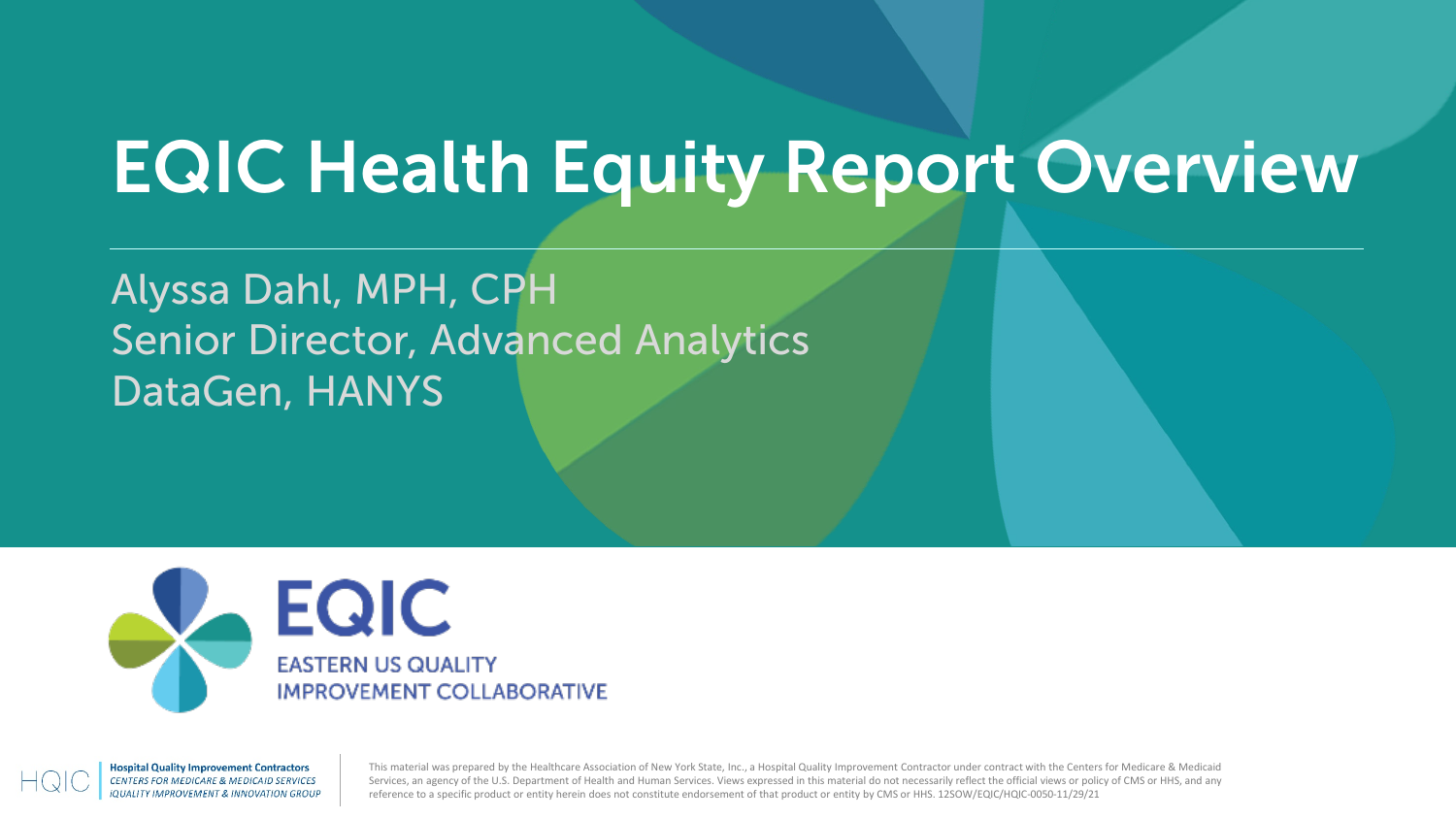### Data sources

### • American Community Survey (ACS)

- Time period = 2015-2019
- 2020 ACS 1-year estimates not available due to impacts of the COVID-19 pandemic on data collection
- Hospital-submitted claims data
	- Time period TBD = waiting for more data completion
	- Most likely snapshot  $= 09/2020$  to 05/2021 (9-month period)

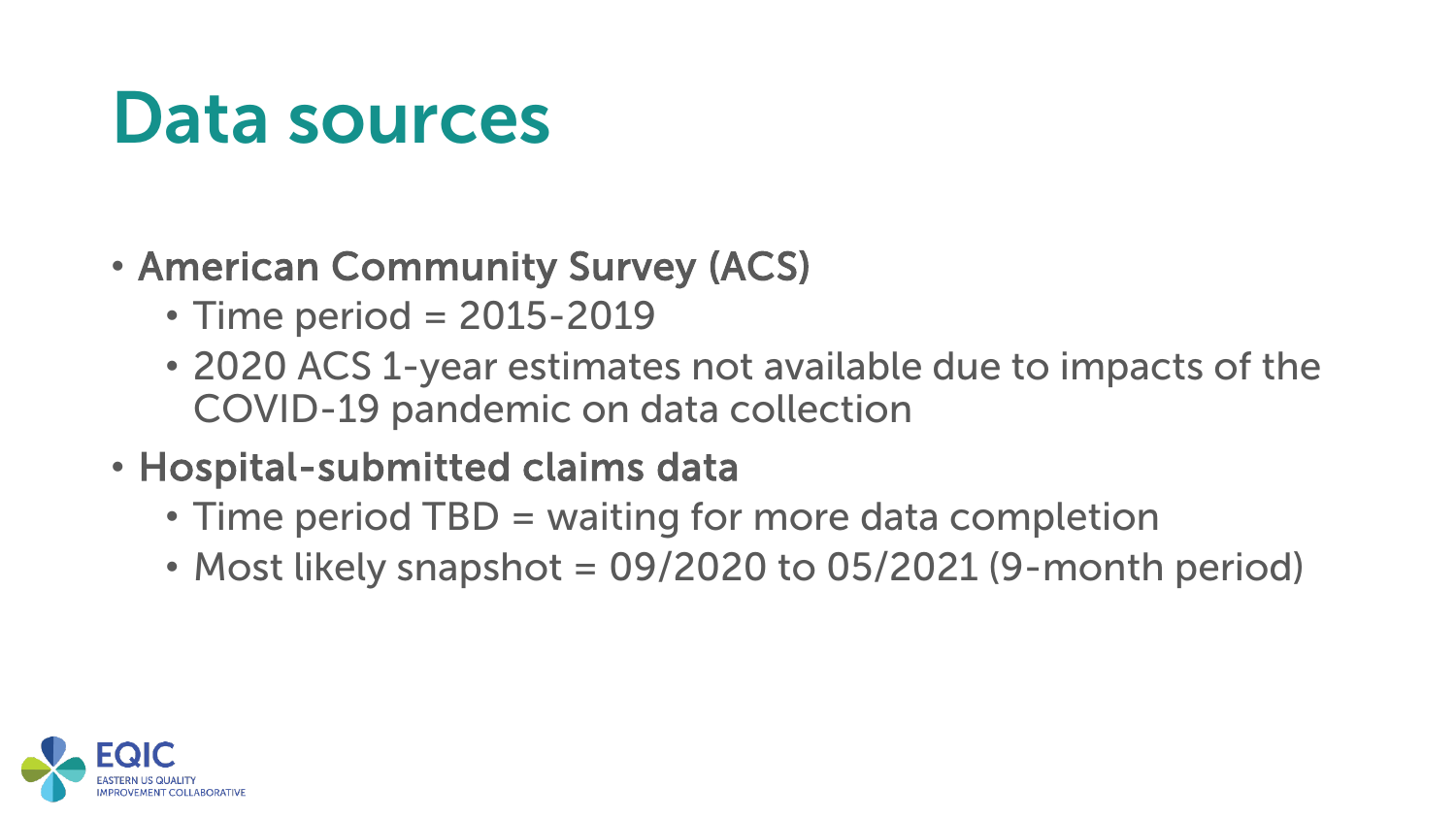## Methodology

- 1. Calculated each hospital's frequency distribution for demographic characteristics using claims data.
- 2. Identified each hospital's catchment area using claims data. *Top ZIP codes contributing 85% or more of discharge volume.*
- 3. Calculated each hospital's catchment area frequency distribution for demographic characteristics using ZIP codelevel ACS data.

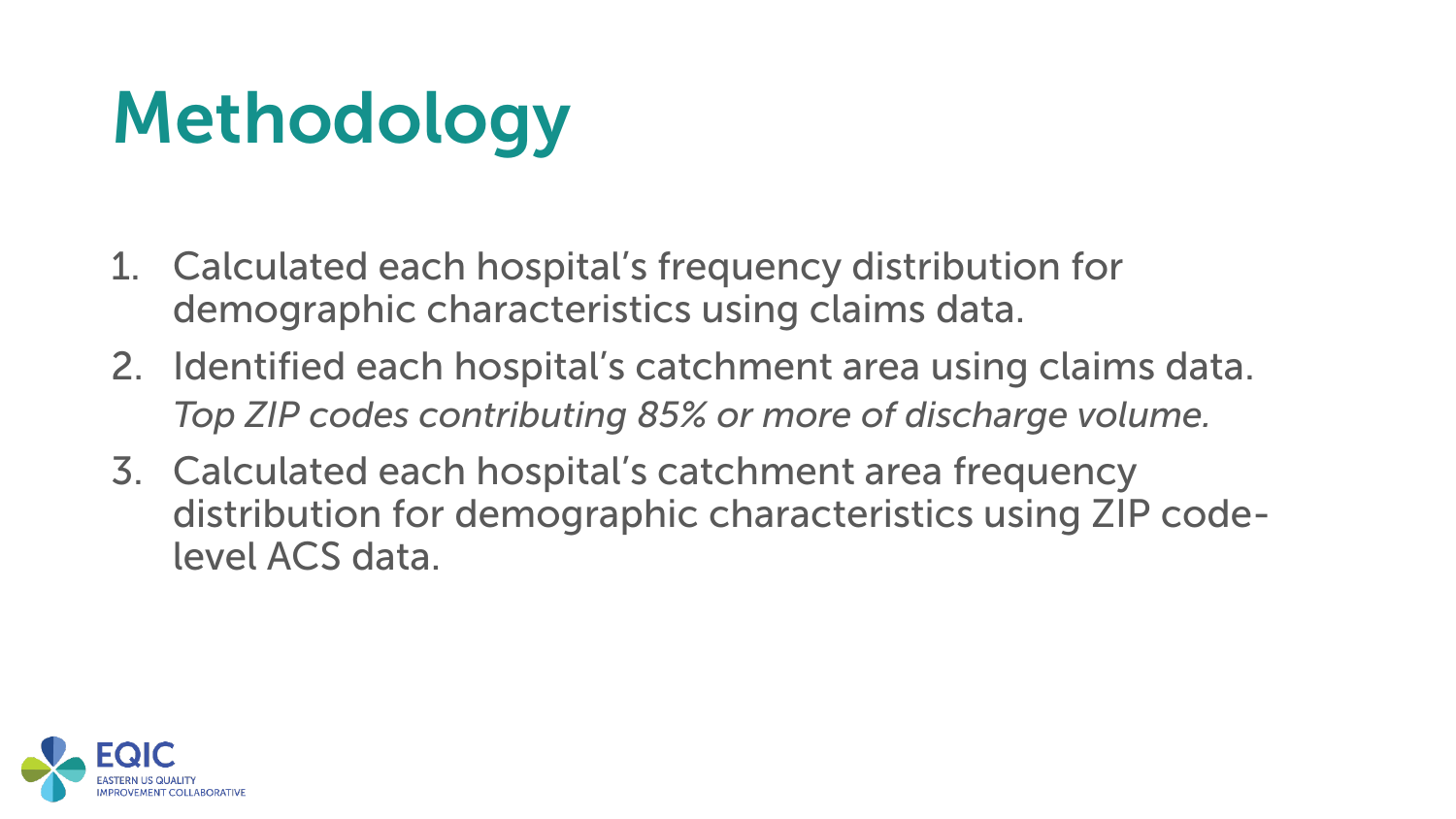### Limitations

- Not all hospitals have provided data elements for race and ethnicity in their claims data.
- Hospitals in different states collect race and ethnicity demographics at different levels of granularity.
- Language is not collected in claims data.
- Determination of hospital catchment area requires submission of patient ZIP code.

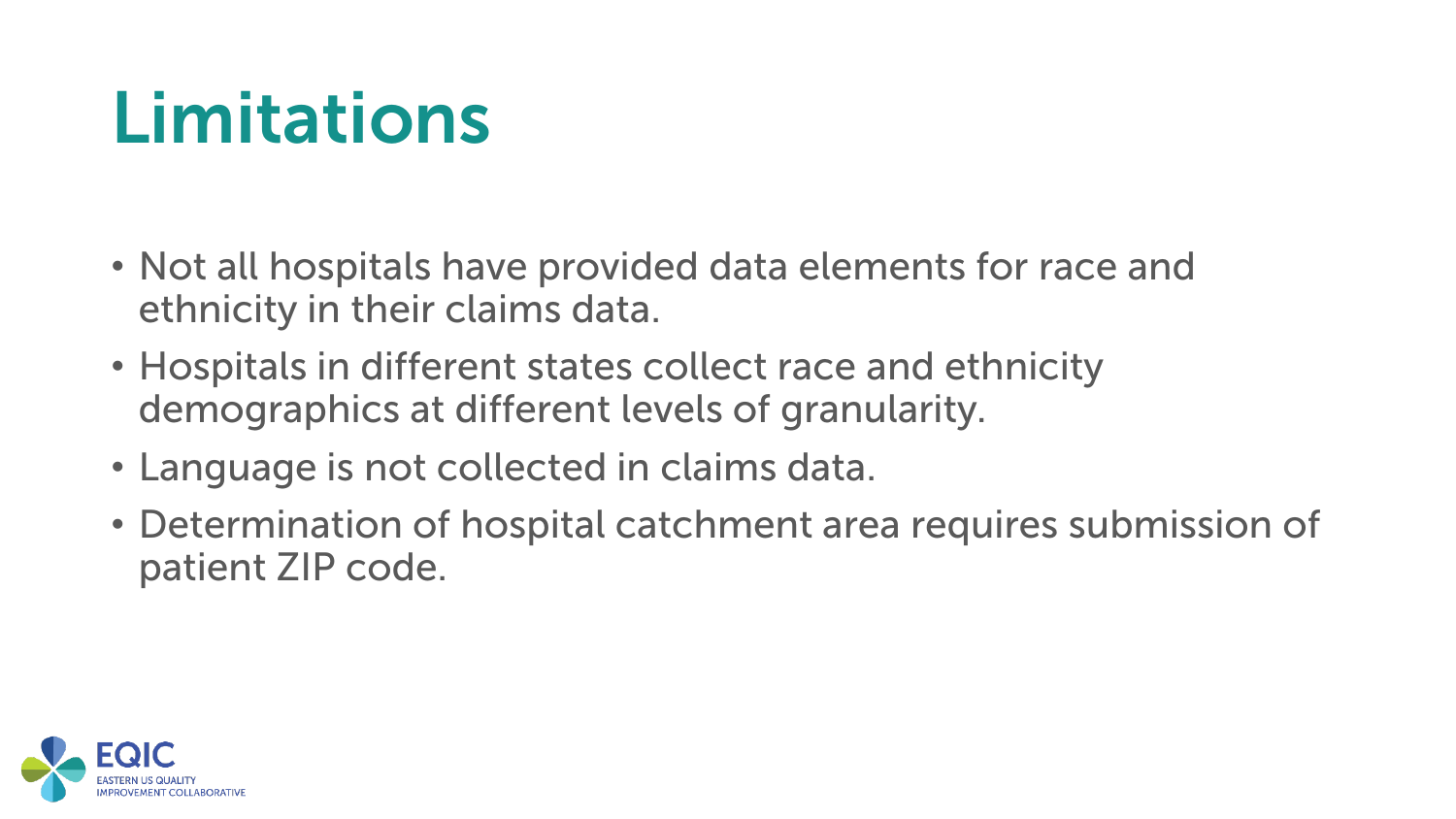- Table of contents
- Three main sections
- Easy navigation



#### **Health Equity Report**

Time Period: 09/01/2020 - 05/31/2021 **Release Date: TBD** 

|                                      | <b>Table of Contents</b>                                                      |
|--------------------------------------|-------------------------------------------------------------------------------|
| Report                               | Description                                                                   |
| Table 1 - Distribution               | Distribution of Demographic Characteristics in Claims and Census Data         |
| <u> Chart 1A - Race</u>              | Distribution of Race in Claims and Census Data                                |
| Chart 1B - Ethnicity                 | Distribution of Ethnicity in Claims and Census Data                           |
| Chart 1C - Sex                       | Distribution of Sex in Claims and Census Data                                 |
| Chart 1D - Age Group                 | Distribution of Age Group in Claims and Census Data                           |
| <u> Table 2 - Language &amp; LEP</u> | Distribution of Language and Limited English Proficiency (LEP) in Census Data |
| Chart 2A - Language                  | Distribution of Language in Census Data                                       |
| Chart 2B - Proficiency               | Distribution of Limited English Proficiency                                   |
| Table 3 - Detail                     | Demographic Characteristic Detail in Claims Data                              |
| Chart 3A - Race                      | Detailed Distribution of Race in Claims Data                                  |
| Chart 3B - Ethnicity                 | Detailed Distribution of Ethnicity in Claims Data                             |
| Reference                            | Description of Data Sources, Methodology and Interpretation                   |

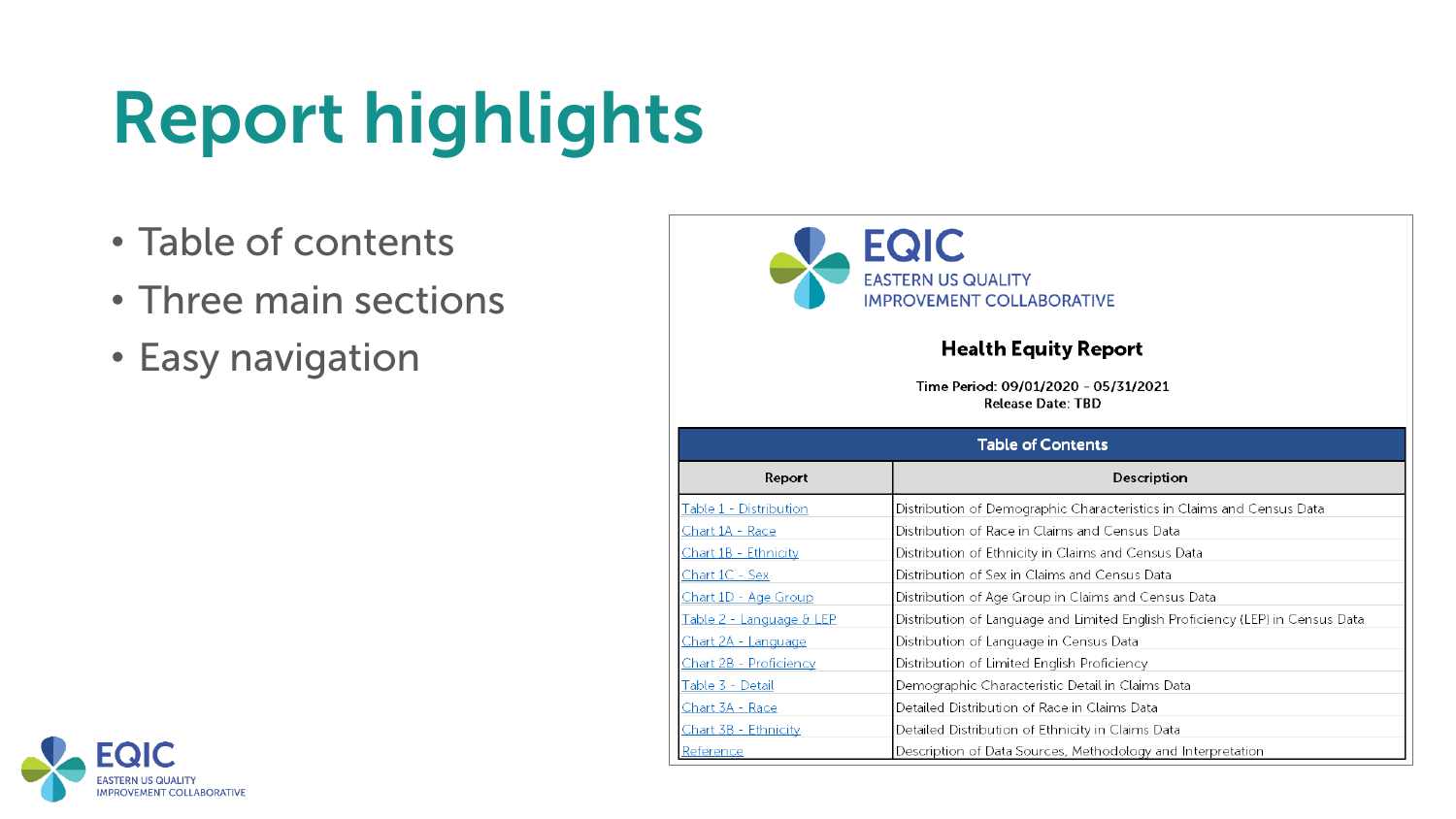### Section 1:

Tables and charts that compare the distribution of demographic characteristics in hospital claims to census data.

Report includes race, ethnicity, sex and age group.

| 1A. Race                                   | <b>Hospital</b><br><b>Discharge</b><br><b>Count</b> |                                                | <b>Hospital</b><br><b>Discharge</b><br><b>Percent</b> |            | <b>Catchment Area</b>             | <b>Census</b><br><b>Percent</b> |                                      |       |     |     | <b>Difference</b> |          |
|--------------------------------------------|-----------------------------------------------------|------------------------------------------------|-------------------------------------------------------|------------|-----------------------------------|---------------------------------|--------------------------------------|-------|-----|-----|-------------------|----------|
| White                                      | 8,810                                               |                                                |                                                       | 64.7%      |                                   |                                 |                                      | 76.0% |     |     |                   | $-11.3%$ |
| Black or African American                  | 1,710                                               |                                                |                                                       | 12.6%      |                                   |                                 |                                      | 10.1% |     |     |                   | 2.5%     |
| Asian                                      | 125                                                 |                                                |                                                       | 0.9%       |                                   |                                 |                                      | 3.6%  |     |     |                   | $-2.7%$  |
| Native Hawaiian and Other Pacific Islander |                                                     | Distribution of Race in Claims and Census Data |                                                       |            |                                   |                                 |                                      |       |     |     |                   | 0.0%     |
| American Indian and Alaska Native          |                                                     | White                                          |                                                       |            |                                   |                                 |                                      |       |     |     |                   | $-0.3%$  |
| Other Race                                 | <b>Black or African American</b>                    |                                                |                                                       |            |                                   |                                 |                                      | 14.4% |     |     |                   |          |
| Two or More Races                          |                                                     |                                                |                                                       |            |                                   |                                 |                                      |       |     |     |                   | $-2.5%$  |
| Unknown                                    |                                                     | Asian                                          |                                                       |            |                                   |                                 |                                      |       |     |     |                   |          |
| Total                                      | Native Hawaiian and Other Pacific Islander          |                                                |                                                       |            |                                   |                                 |                                      |       |     |     |                   |          |
|                                            | Race<br>American Indian and Alaska Native           |                                                |                                                       |            |                                   |                                 |                                      |       |     |     |                   |          |
|                                            |                                                     | Other Race                                     |                                                       |            |                                   |                                 |                                      |       |     |     |                   |          |
|                                            |                                                     | Two or More Races                              |                                                       |            |                                   |                                 |                                      |       |     |     |                   |          |
|                                            |                                                     | Unknown                                        |                                                       |            |                                   |                                 |                                      |       |     |     |                   |          |
|                                            |                                                     | 0%                                             | 10%                                                   | 20%<br>30% | 40%<br>Hospital Discharge Percent | 50%<br>Percent                  | 60%<br>Census Catchment Area Percent | 70%   | 80% | 90% | 100%              |          |

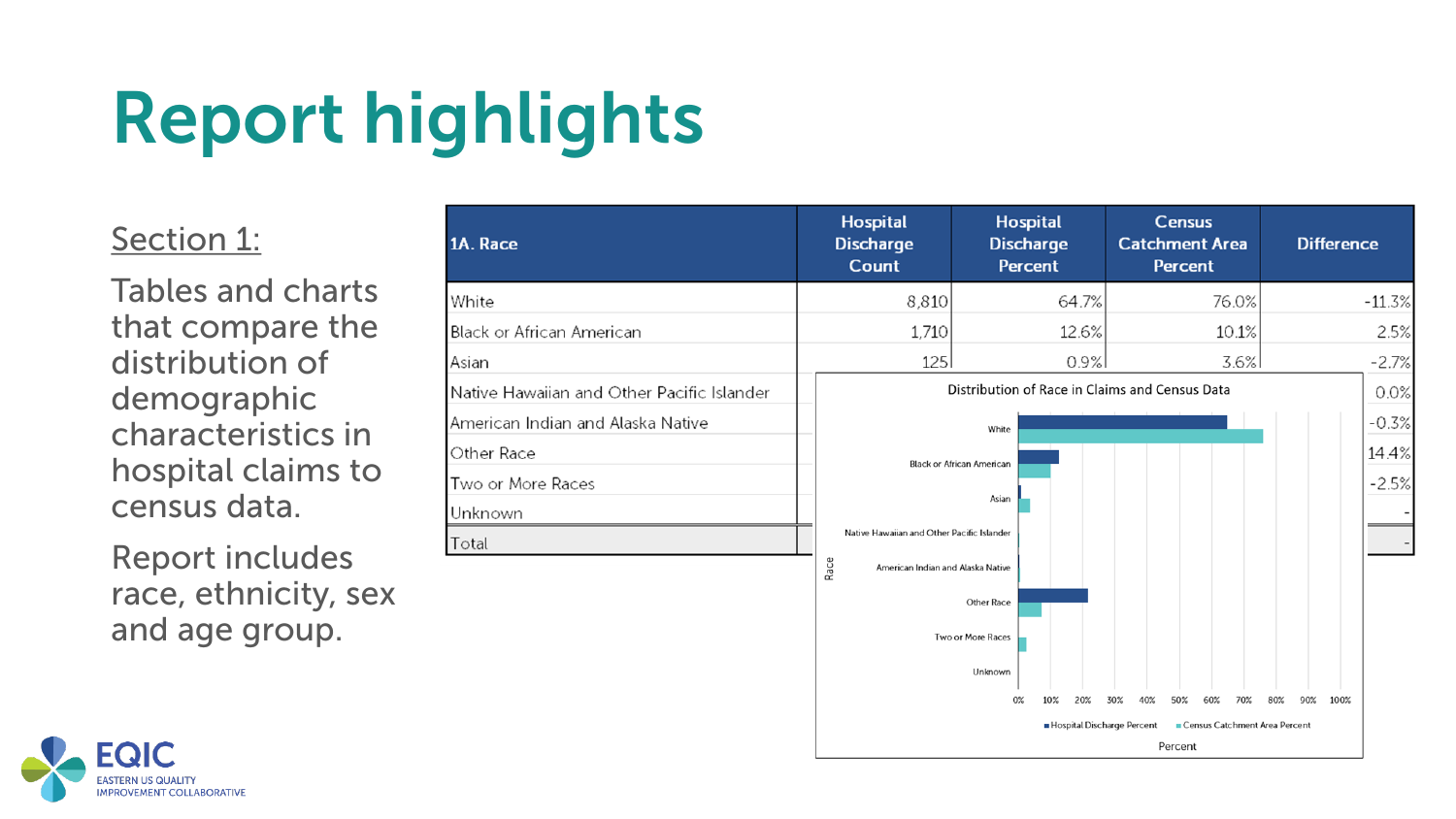### Section 2:

Tables and charts that provide distribution information for demographic characteristics in census data only.

Report includes language and limited English proficiency.



**EASTERN US QUALITY IMPROVEMENT COLLABORATIVE**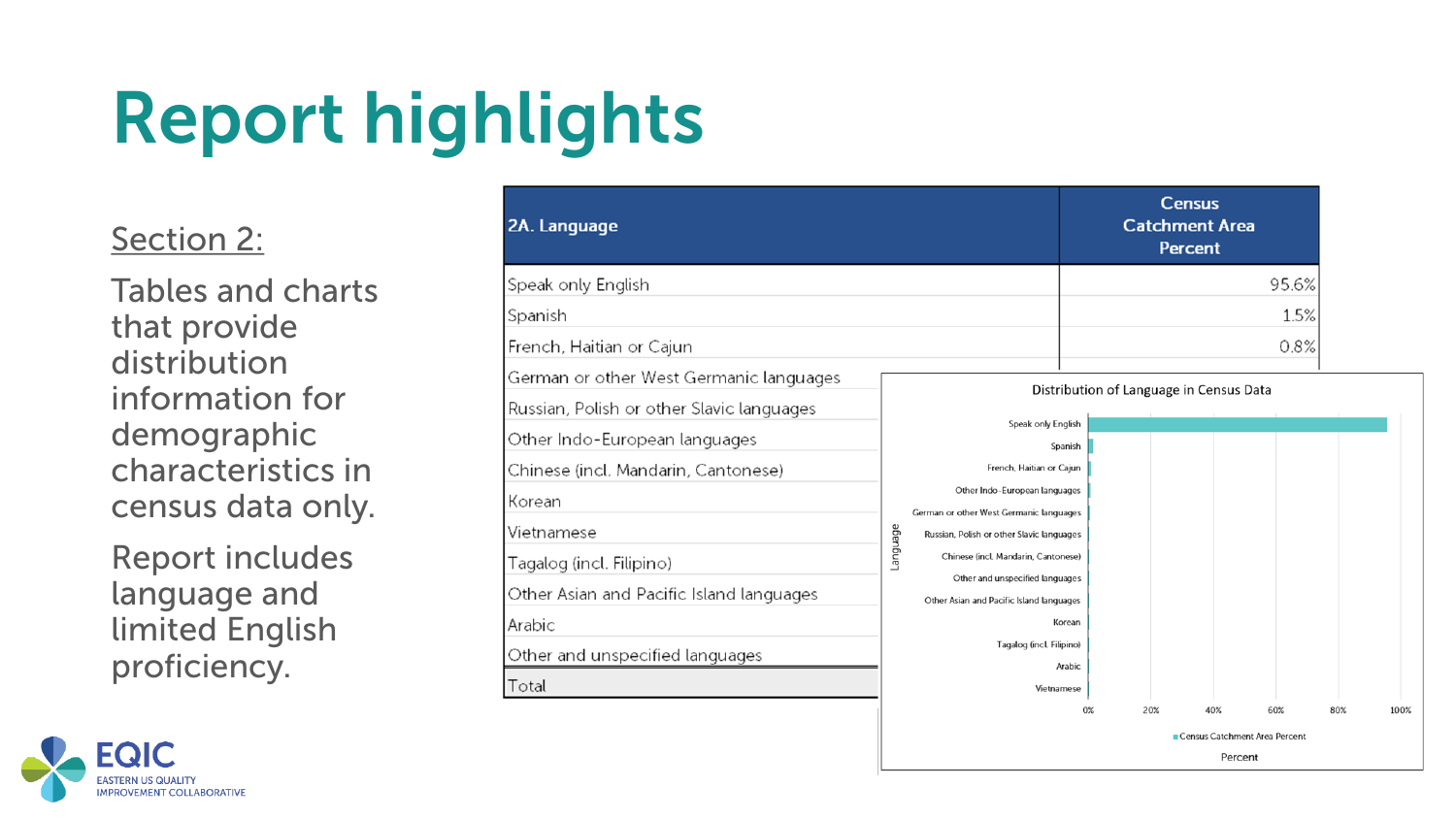#### Section 3:

Tables and charts that provide more detailed distribution information for demographic characteristics when collected in claims data with greater specificity.

Report includes race and ethnicity only.

| <b>3A. Race</b>                           | <b>Hospital</b><br><b>Discharge</b><br><b>Count</b>                         | <b>Hospital</b><br><b>Discharge</b><br><b>Percent</b> |
|-------------------------------------------|-----------------------------------------------------------------------------|-------------------------------------------------------|
| White                                     | 8,810                                                                       | 64.7%                                                 |
| Black/African American                    | 1,710                                                                       | 12.6%                                                 |
| Asian Indian                              |                                                                             | 0.0%                                                  |
| Chinese                                   | 0                                                                           | 0.0%                                                  |
| Filipino                                  | $\cap$                                                                      | $\cap$ $\cap$ %                                       |
| Japanese                                  |                                                                             | Detailed Distribution of Race in Claims Data<br>White |
| {orean                                    | Black/African American                                                      | Asian Indian                                          |
| Vietnamese                                |                                                                             | Chinese                                               |
| Other Asian                               |                                                                             | Filipino<br>Japanese                                  |
| Native Hawaiian or Other Pacific Islander | Race                                                                        | Korean<br>Vietnamese                                  |
| Native American/Alaskan Native            | Native Hawaiian or Other Pacific Islander<br>Native American/Alaskan Native | Other Asian                                           |
|                                           |                                                                             | Other Race<br>Multiracial                             |
|                                           |                                                                             |                                                       |

Hospital Discharge Percent Percent

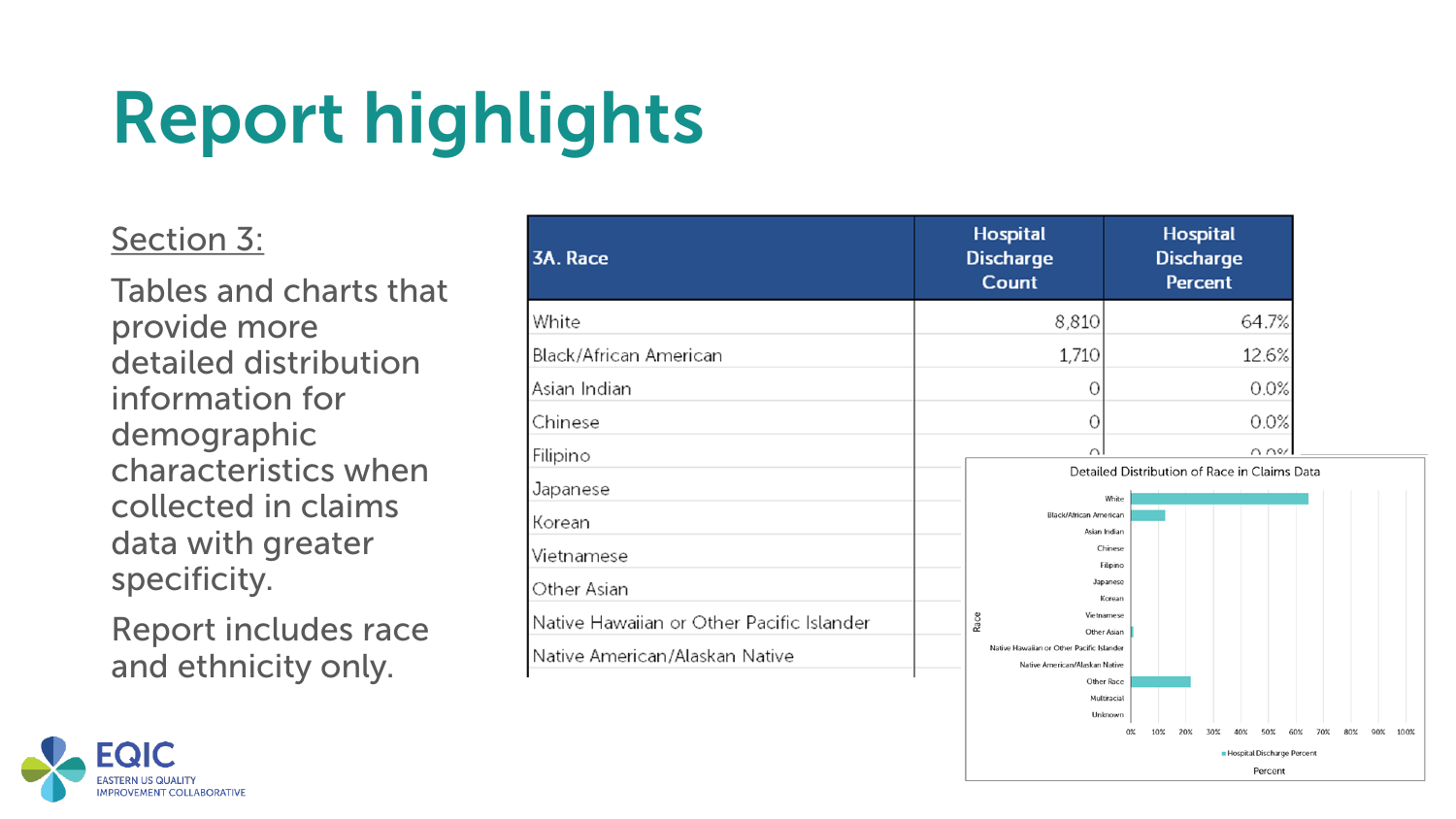Additional information on data sources, methodology and interpretation of results found on the last page of the workbook.

#### Description of Data Sources, Methodology and Interpretation

#### Data Sources:

- <sup>7</sup>1. American Community Survey (ACS) from 2015-2019 was utilized for population estimates by demographic characteristics. Estimates on race (Table: B02001), ethnicity (Table: B03001), and age by sex (Table: B01001) were utilized. Data tables were extracted from https://data.census.gov/cedsci/
- <sup>7</sup>2. Hospital-submitted inpatient claims data was utilized for hospital-level distribution statistics. To be included for this report set, the hospital's data submission must include patient level demographic information for race, ethnicity, sex, age, and zip code.

#### Methodology:

Hospital catchment areas were determined by calculating the frequency distribution of claims by patient zip code. The highest volume zip codes contributing 85% or more of the inpatient claim